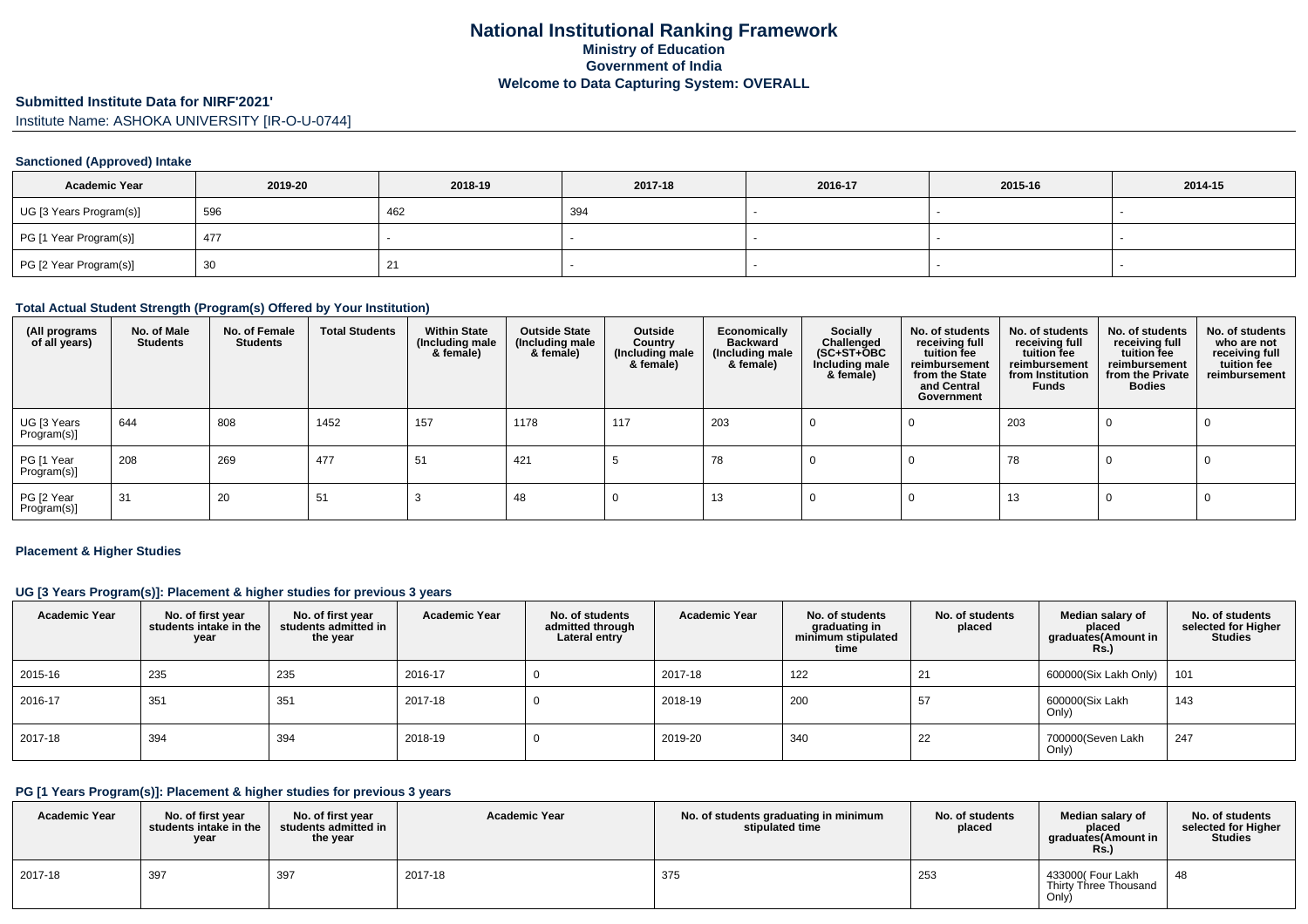| 2018-19 | 448 | 448 | 2018-19 | 419 | 261 | 480000( Four Lakh<br>Eighty Thousand Only)          | -43 |
|---------|-----|-----|---------|-----|-----|-----------------------------------------------------|-----|
| 2019-20 | 477 | 477 | 2019-20 | 453 | 202 | 775000(Seven Lakh<br>Seventy Five thousand<br>Only) | 44  |

# **PG [2 Years Program(s)]: Placement & higher studies for previous 3 years**

| <b>Academic Year</b> | No. of first year<br>students intake in the<br>year | No. of first vear<br>students admitted in<br>the year | <b>Academic Year</b> | No. of students graduating in minimum<br>stipulated time | No. of students<br>placed | Median salary of<br>placed<br>graduates(Amount in<br>Rs.) | No. of students<br>selected for Higher<br><b>Studies</b> |
|----------------------|-----------------------------------------------------|-------------------------------------------------------|----------------------|----------------------------------------------------------|---------------------------|-----------------------------------------------------------|----------------------------------------------------------|
| 2016-17              |                                                     |                                                       | 2017-18              |                                                          |                           | O(Zero)                                                   |                                                          |
| 2017-18              | 23                                                  | 23                                                    | 2018-19              | 23                                                       | 16                        | 780000(Seven Lakh<br>Eighty Thousand Only)                |                                                          |
| 2018-19              | 21                                                  | 21                                                    | 2019-20              |                                                          |                           | 950000(Nine Lakh Fifty<br>Thousand Only)                  |                                                          |

### **Ph.D Student Details**

| Ph.D (Student pursuing doctoral program till 2019-20 Students admitted in the academic year 2020-21 should not be entered here.) |                                                            |         |         |  |  |  |
|----------------------------------------------------------------------------------------------------------------------------------|------------------------------------------------------------|---------|---------|--|--|--|
| <b>Total Students</b>                                                                                                            |                                                            |         |         |  |  |  |
| Full Time                                                                                                                        |                                                            | 46      |         |  |  |  |
| Part Time                                                                                                                        |                                                            |         |         |  |  |  |
|                                                                                                                                  | No. of Ph.D students graduated (including Integrated Ph.D) |         |         |  |  |  |
|                                                                                                                                  | 2019-20                                                    | 2018-19 | 2017-18 |  |  |  |
| Full Time                                                                                                                        |                                                            |         |         |  |  |  |
| Part Time                                                                                                                        |                                                            |         |         |  |  |  |

#### **Online Education**

| 1. Does all programs/courses were completed on time.                                            |                                                                                       | Yes                                                                                                                                               |                                                |  |
|-------------------------------------------------------------------------------------------------|---------------------------------------------------------------------------------------|---------------------------------------------------------------------------------------------------------------------------------------------------|------------------------------------------------|--|
| 2. Measures taken to complete the syllabus of courses and programs.                             |                                                                                       | Ashoka University does not offer any online course. For question no 1 as there was no option for "Not Applicable" Or "Zero" have<br>selected YES. |                                                |  |
| 3. The period of delay in completion of syllabus (in months).                                   |                                                                                       |                                                                                                                                                   |                                                |  |
| 4. The period of delay in conducting exams (in months).                                         |                                                                                       |                                                                                                                                                   |                                                |  |
| <b>Portal Name</b>                                                                              | No. of students offered online courses which have credit<br>transferred to transcript | Total no, of online courses which have credit transferred<br>to the transcript                                                                    | Total no. of credits transferred to transcript |  |
| Swayam                                                                                          |                                                                                       |                                                                                                                                                   |                                                |  |
| 5. No. of courses developed and available online on Swayam platform by your institution faculty |                                                                                       |                                                                                                                                                   |                                                |  |

# **Financial Resources: Utilised Amount for the Capital expenditure for previous 3 years**

| <b>Academic Year</b> | 2019-20                | 2018-19                | 2017-18         |
|----------------------|------------------------|------------------------|-----------------|
|                      | <b>Utilised Amount</b> | <b>Utilised Amount</b> | Utilised Amount |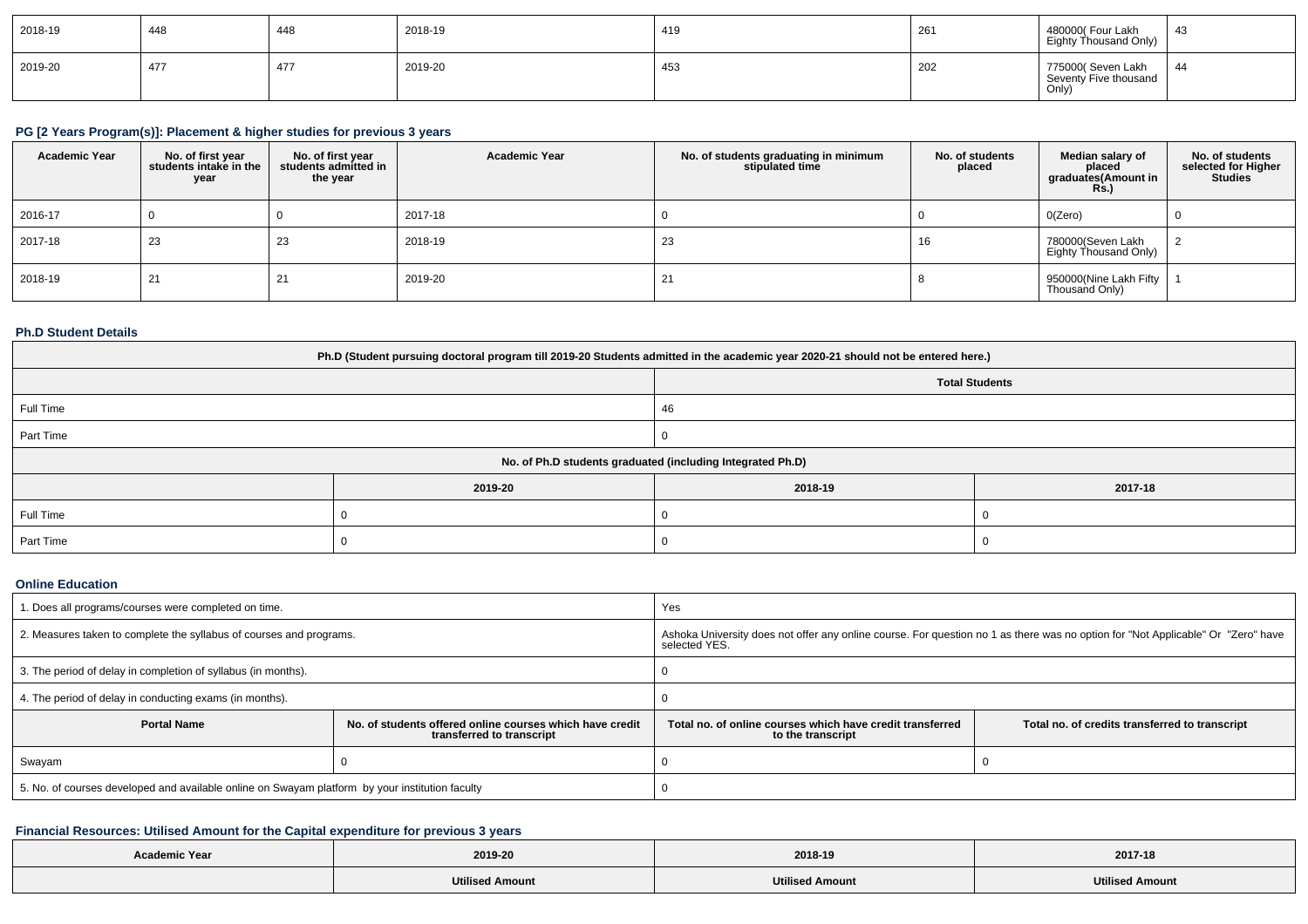| Annual Capital Expenditure on Academic Activities and Resources (excluding expenditure on buildings) |                                                                                   |                                                                            |                                                         |  |  |  |
|------------------------------------------------------------------------------------------------------|-----------------------------------------------------------------------------------|----------------------------------------------------------------------------|---------------------------------------------------------|--|--|--|
| Library                                                                                              | 4518387 (Rupees Forty Five lakh Eighteen Thousand Three                           | 4215216 (Rupees Forty Two lakh Fifteen Thousand Two                        | 6954660 (Rupees Sixty Nine lakh Fifty Four Thousand Six |  |  |  |
|                                                                                                      | Hundred Eighty Seven Only)                                                        | Hundred Sixteen Only)                                                      | Hundred Sixty Only)                                     |  |  |  |
| New Equipment for Laboratories                                                                       | 63573988 (Rupees Six Crore Thirty Five lakh Seventy Three                         | 17264977 (Rupees One Crore Seventy Two lakh Sixty Four                     | 10677672 (Rupees One Crore Six lakh Seventy Seven       |  |  |  |
|                                                                                                      | Thousand Nine Hundred Eighty Eight Only)                                          | Thousand Nine Hundred Seventy Seven Only)                                  | Thousand Six Hundred Seventy Two Only)                  |  |  |  |
| <b>Engineering Workshops</b>                                                                         | 12161655 (One Crore Twenty One Lakh Sixty One Thousand<br>Six Hundred Fifty Five) | 17026630 (One Crore Seventy Lakh Twenty Six Thousand Six<br>Hundred Thirt) | 7892010 (Seventy Eight Lakh Ninety Two Thousand Ten)    |  |  |  |
| Other expenditure on creation of Capital Assets (excluding                                           | 26650294 (Rupees Two Crore Sixty Six lakh Fifty Thousand                          | 95171504 (Rupees Nine Crore Fifty One lakh Seventy One                     | 229372797 (Twenty Two Crore Ninety Three Lakh Seventy   |  |  |  |
| expenditure on Land and Building)                                                                    | Two Hundred Ninety Four Only)                                                     | Thousand Five Hundred Four Only)                                           | Two Thousand Seven Hundred Ninety Seven)                |  |  |  |

### **Financial Resources: Utilised Amount for the Operational expenditure for previous 3 years**

| <b>Academic Year</b>                                                                                                                                                                            | 2019-20                                                                                                        | 2018-19                                                                                      | 2017-18                                                                                              |  |  |  |  |
|-------------------------------------------------------------------------------------------------------------------------------------------------------------------------------------------------|----------------------------------------------------------------------------------------------------------------|----------------------------------------------------------------------------------------------|------------------------------------------------------------------------------------------------------|--|--|--|--|
|                                                                                                                                                                                                 | <b>Utilised Amount</b>                                                                                         | <b>Utilised Amount</b>                                                                       | <b>Utilised Amount</b>                                                                               |  |  |  |  |
| <b>Annual Operational Expenditure</b>                                                                                                                                                           |                                                                                                                |                                                                                              |                                                                                                      |  |  |  |  |
| Salaries (Teaching and Non Teaching staff)                                                                                                                                                      | 738136296 (Rupees Seventy Three Crore Eighty One lakh<br>Thirty Six Thousand Two Hundred Ninety Six Only)      | 605602348 (Rupees Sixty Crore Fifty Six lakh Two Thousand<br>Three Hundred Forty Eight Only) | 463152032 (Rupees Forty Six Crore Thirty One lakh Fifty Two<br>Thousand Thirty Two Only)             |  |  |  |  |
| Maintenance of Academic Infrastructure or consumables and<br>other running expenditures (excluding maintenance of hostels<br>and allied services, rent of the building, depreciation cost, etc) | 942897767 (Rupees Ninety Four Crore Twenty Eight lakh<br>Ninety Seven Thousand Seven Hundred Sixty Seven Only) | 930929889 (Ninety Three Crore Nine Lakh Twenty Nine<br>Thousand Eight Hundred Eighty Nine)   | 569145141 (Rupees Fifty Six Crore Ninety One lakh Forty Five<br>Thousand One Hundred Forty One Only) |  |  |  |  |
| Seminars/Conferences/Workshops                                                                                                                                                                  | 12288219 (Rupees One Crore Twenty Two lakh Eighty Eight<br>Thousand Two Hundred Nineteen Only)                 | 8412103 (Rupees Eighty Four lakh Twelve Thousand One<br>Hundred Three Only)                  | 3352778 (Rupees Thirty Three lakh Fifty Two Thousand Seven<br>Hundred Seventy Eight Only)            |  |  |  |  |

#### **IPR**

| .                        |      |      |      |  |  |  |
|--------------------------|------|------|------|--|--|--|
| Calendar year            | 2019 | 2018 | 2017 |  |  |  |
| No. of Patents Published |      |      |      |  |  |  |
| No. of Patents Granted   |      |      |      |  |  |  |

# **Sponsored Research Details**

| <b>Financial Year</b>                    | 2019-20                                                                     | 2018-19                                                                              | 2017-18 |  |  |
|------------------------------------------|-----------------------------------------------------------------------------|--------------------------------------------------------------------------------------|---------|--|--|
| Total no. of Sponsored Projects          |                                                                             |                                                                                      |         |  |  |
| Total no. of Funding Agencies            |                                                                             |                                                                                      |         |  |  |
| Total Amount Received (Amount in Rupees) | 30999317                                                                    | 17472130                                                                             |         |  |  |
| Amount Received in Words                 | Rupees Three Crore Nine Lakh Ninty Nine Thousand Three<br>Hundred Seventeen | Rupees One Crore Seventy Four Lakh Seventy Two Thousand   Zero<br>One Hundred Thirty |         |  |  |

# **Consultancy Project Details**

| <b>Financial Year</b>                    | 2019-20 | 2018-19 | 2017-18 |
|------------------------------------------|---------|---------|---------|
| Total no. of Consultancy Projects        |         |         |         |
| Total no. of Client Organizations        |         |         |         |
| Total Amount Received (Amount in Rupees) |         |         |         |
| Amount Received in Words                 | Zero    | Zero    | Zero    |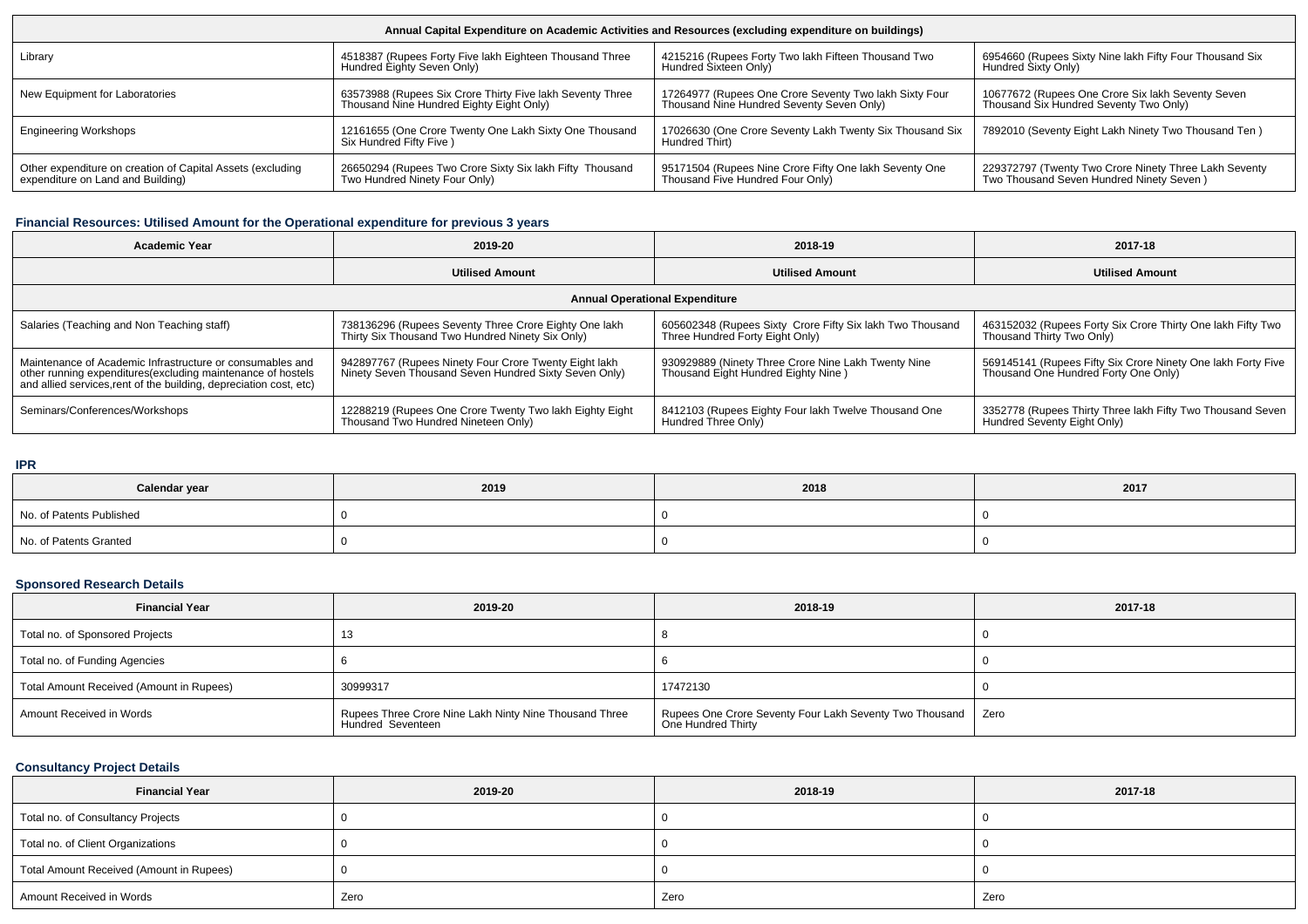#### **Executive Development Program/Management Development Programs**

| <b>Financial Year</b>                                                             | 2019-20                              | 2018-19                                                                                                     | 2017-18     |
|-----------------------------------------------------------------------------------|--------------------------------------|-------------------------------------------------------------------------------------------------------------|-------------|
| Total no. of Executive Development Programs/ Management<br>Development Programs   |                                      | 14                                                                                                          | $2^{\circ}$ |
| Total no. of Participants                                                         | 309                                  | 564                                                                                                         | 872         |
| Total Annual Earnings (Amount in Rupees)(Excluding Lodging<br>& Boarding Charges) | 177000                               | 3876300                                                                                                     | 4248000     |
| Total Annual Earnings in Words                                                    | One lakh seventy seven thousand only | Thirty eight lakhs seventy six thousand and three hundred only   Forty two lakhs Forthy eight thousand only |             |

# **PCS Facilities: Facilities of physically challenged students**

| 1. Do your institution buildings have Lifts/Ramps?                                                                                                        | Yes, more than 80% of the buildings |
|-----------------------------------------------------------------------------------------------------------------------------------------------------------|-------------------------------------|
| 2. Do your institution have provision for walking aids, includingwheelchairs and transportation from one building to another for<br>handicapped students? | Yes                                 |
| 3. Do your institution buildings have specially designed toilets for handicapped students?                                                                | Yes, more than 80% of the buildings |

#### **Accreditation**

#### **NBA Accreditation**

| 1. Does your institute have a valid NBA Accreditation?<br>NC |  |
|--------------------------------------------------------------|--|
|--------------------------------------------------------------|--|

#### **NAAC Accreditation**

# **Faculty Details**

| Srno        | Name                    | Age | Designation            | Gender | Qualification | <b>Experience (In</b><br><b>Months</b> ) | <b>Is Associated</b><br><b>Last Year</b> | Currently<br>working with<br>institution? | <b>Joining Date</b> | <b>Leaving Date</b> | <b>Association type</b> |
|-------------|-------------------------|-----|------------------------|--------|---------------|------------------------------------------|------------------------------------------|-------------------------------------------|---------------------|---------------------|-------------------------|
|             | Jonathan Gil<br>Harris  | 56  | Professor              | Male   | Ph.D          | 396                                      | Yes                                      | Yes                                       | 01-08-2013          | $- -$               | Regular                 |
| 2           | Madhavi Menon           | 49  | Professor              | Female | Ph.D          | 240                                      | Yes                                      | Yes                                       | 01-08-2013          | $\sim$              | Regular                 |
| 3           | Kranti Saran            | 45  | Assistant<br>Professor | Female | Ph.D          | 96                                       | Yes                                      | Yes                                       | 01-10-2013          | $\sim$              | Regular                 |
|             | Rudrangshu<br>Mukherjee | 68  | Other                  | Male   | Ph.D          | 456                                      | Yes                                      | Yes                                       | 14-06-2014          | $\sim$              | Regular                 |
| $5^{\circ}$ | Mandakini Dubey         | 46  | Assistant<br>Professor | Female | Ph.D          | 276                                      | Yes                                      | Yes                                       | 01-05-2014          | $\sim$              | Regular                 |
| 6           | Aparna Vaidik           | 44  | Associate<br>Professor | Female | Ph.D          | 204                                      | Yes                                      | Yes                                       | 01-06-2014          | $\sim$              | Regular                 |
|             | <b>Gilles Verniers</b>  | 41  | Assistant<br>Professor | Male   | Ph.D          | 96                                       | Yes                                      | Yes                                       | 01-06-2014          | $\sim$              | Regular                 |
| 8           | Malvika<br>Maheshwari   | 38  | Assistant<br>Professor | Female | Ph.D          | 132                                      | Yes                                      | Yes                                       | 01-06-2014          | $- -$               | Regular                 |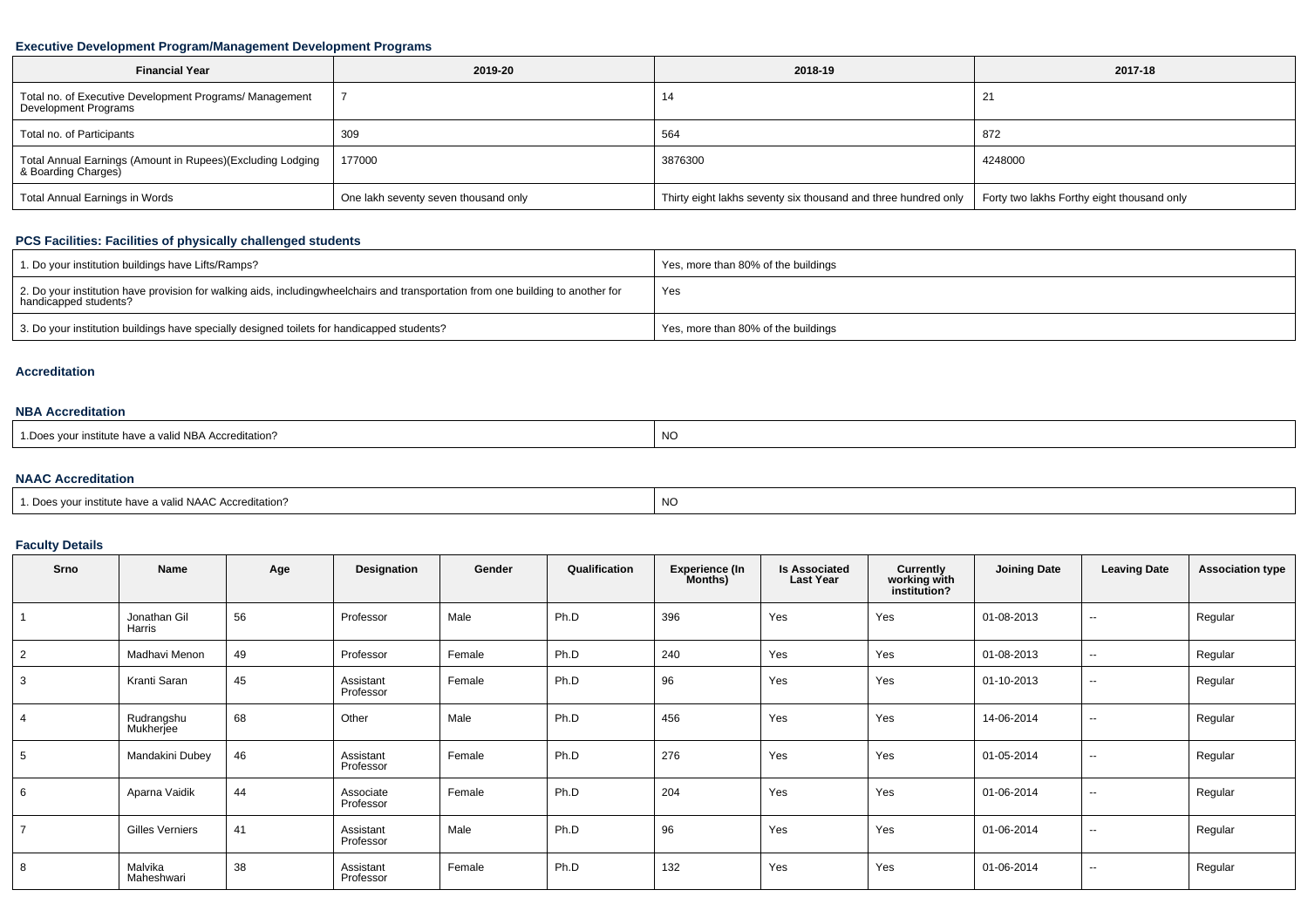| 9  | Alexander Bruce<br>Watson    | 51 | Professor                                           | Male   | Ph.D | 264    | Yes | Yes | 01-07-2014 | $\overline{\phantom{a}}$ | Regular |
|----|------------------------------|----|-----------------------------------------------------|--------|------|--------|-----|-----|------------|--------------------------|---------|
| 10 | Maya Saran                   | 45 | Assistant<br>Professor                              | Female | Ph.D | 192    | Yes | Yes | 01-07-2014 | $\overline{\phantom{a}}$ | Regular |
| 11 | <b>Bhaskar Dutta</b>         | 69 | Professor                                           | Male   | Ph.D | 432    | Yes | Yes | 01-08-2014 | $\sim$                   | Regular |
| 12 | Anuradha Saha                | 33 | Assistant<br>Professor                              | Female | Ph.D | 120    | Yes | Yes | 01-07-2015 | $\sim$                   | Regular |
| 13 | Ravindran S                  | 58 | Assistant<br>Professor                              | Male   | Ph.D | 192    | Yes | Yes | 01-07-2015 | $\sim$                   | Regular |
| 14 | Vaijayanti Vaiju<br>Naravane | 67 | Other                                               | Female | B.A  | 48     | Yes | Yes | 01-07-2015 | $\sim$                   | Regular |
| 15 | Malabika Sarkar              | 71 | Dean / Principal /<br>Director / Vice<br>Chancellor | Female | M.A  | 564    | Yes | Yes | 13-07-2013 | $\sim$                   | Regular |
| 16 | Durba Chattaraj              | 40 | Assistant<br>Professor                              | Male   | Ph.D | 108    | Yes | Yes | 01-08-2015 | $\overline{\phantom{a}}$ | Regular |
| 17 | Thomas Scott<br>Dixon Jr     | 38 | Assistant<br>Professor                              | Male   | Ph.D | 216    | Yes | Yes | 01-08-2015 | $\overline{\phantom{a}}$ | Regular |
| 18 | Mahabir Prasad<br>Jhanwar    | 41 | Assistant<br>Professor                              | Male   | Ph.D | 96     | Yes | Yes | 01-01-2016 | $\overline{\phantom{a}}$ | Regular |
| 19 | Mohammad Amir<br>Ahmad Khan  | 37 | Assistant<br>Professor                              | Male   | Ph.D | 96     | Yes | Yes | 01-01-2016 | $\overline{\phantom{a}}$ | Regular |
| 20 | Mahesh<br>Rangarajan         | 56 | Professor                                           | Male   | Ph.D | 156    | Yes | Yes | 11-07-2016 | $\overline{\phantom{a}}$ | Regular |
| 21 | Nayanjot Kaur<br>Lahiri      | 60 | Professor                                           | Female | Ph.D | 456    | Yes | Yes | 12-07-2016 | $\overline{\phantom{a}}$ | Regular |
| 22 | Pratyay Nath                 | 35 | Assistant<br>Professor                              | Male   | Ph.D | 120    | Yes | Yes | 01-05-2016 | $\overline{\phantom{a}}$ | Regular |
| 23 | Abhinash Borah               | 41 | Assistant<br>Professor                              | Male   | Ph.D | 108    | Yes | Yes | 01-07-2016 | $\overline{\phantom{a}}$ | Regular |
| 24 | Pulapre<br>Balakrishnan      | 65 | Professor                                           | Male   | Ph.D | 480    | Yes | Yes | 01-07-2016 | $\overline{\phantom{a}}$ | Regular |
| 25 | Swagata<br>Bhattacharjee     | 33 | Professor                                           | Male   | Ph.D | 108    | Yes | Yes | 18-07-2016 | $\overline{\phantom{a}}$ | Regular |
| 26 | Abir Bashir Bazaz            | 44 | Assistant<br>Professor                              | Male   | Ph.D | 96     | Yes | Yes | 01-08-2016 | $\overline{\phantom{a}}$ | Regular |
| 27 | Anisha Sharma                | 34 | Assistant<br>Professor                              | Female | Ph.D | 96     | Yes | Yes | 01-08-2016 | $\overline{\phantom{a}}$ | Regular |
| 28 | Aparajita<br>Dasgupta        | 37 | Assistant<br>Professor                              | Female | Ph.D | $72\,$ | Yes | Yes | 01-07-2016 | $\sim$                   | Regular |
| 29 | Kaveri Rajaraman             | 37 | Associate<br>Professor                              | Female | Ph.D | 120    | Yes | Yes | 01-08-2016 | $\sim$                   | Regular |
| 30 | Krishna Maddaly              | 63 | Professor                                           | Male   | Ph.D | 396    | Yes | Yes | 01-08-2016 | $\sim$                   | Regular |
| 31 | Mitul Baruah                 | 41 | Professor                                           | Male   | Ph.D | 120    | Yes | Yes | 01-08-2016 | $\sim$                   | Regular |
| 32 | Geetanjali Chanda            | 69 | Associate<br>Professor                              | Female | Ph.D | 384    | Yes | Yes | 17-07-2016 | ⊶.                       | Regular |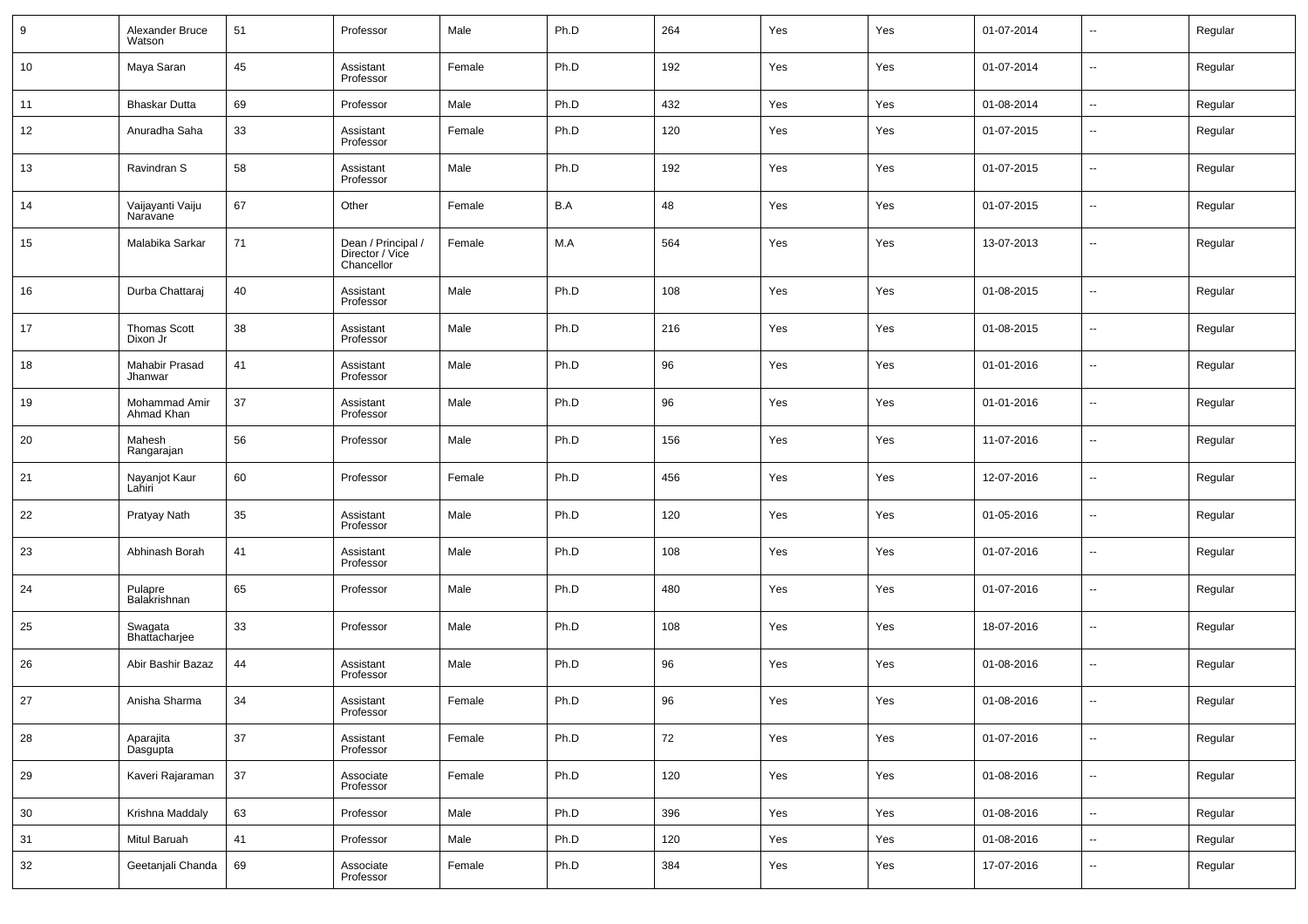| 33 | Nayan Ranjan<br>Chanda        | 74 | Associate<br>Professor | Male   | Ph.D          | 156 | Yes | Yes | 17-08-2016 | $\overline{\phantom{a}}$ | Regular |
|----|-------------------------------|----|------------------------|--------|---------------|-----|-----|-----|------------|--------------------------|---------|
| 34 | Saikat Majumdar               | 47 | Professor              | Male   | Ph.D          | 180 | Yes | Yes | 17-08-2016 | $\sim$                   | Regular |
| 35 | Subhasree<br>Chakravarty      | 44 | Assistant<br>Professor | Female | Ph.D          | 132 | Yes | Yes | 17-08-2016 | $\overline{\phantom{a}}$ | Regular |
| 36 | Aditi Sriram                  | 35 | Assistant<br>Professor | Female | <b>MFA</b>    | 60  | Yes | Yes | 31-08-2016 | $\overline{\phantom{a}}$ | Regular |
| 37 | Vinay Sitapati                | 36 | Assistant<br>Professor | Male   | Ph.D          | 48  | Yes | Yes | 31-08-2016 | $\overline{\phantom{a}}$ | Regular |
| 38 | Swargajyoti<br>Gohain         | 40 | Assistant<br>Professor | Female | Ph.D          | 168 | Yes | Yes | 09-01-2017 | $\overline{\phantom{a}}$ | Regular |
| 39 | Imroze Khan                   | 39 | Assistant<br>Professor | Male   | Ph.D          | 84  | Yes | Yes | 03-04-2017 | $\overline{\phantom{a}}$ | Regular |
| 40 | Pratap Bhanu<br>Mehta         | 53 | Professor              | Male   | Ph.D          | 336 | Yes | Yes | 01-04-2017 | $\overline{\phantom{a}}$ | Regular |
| 41 | Arghya<br>Bhattacharya        | 34 | Assistant<br>Professor | Male   | Ph.D          | 43  | Yes | Yes | 01-08-2017 | $\overline{\phantom{a}}$ | Regular |
| 42 | Bipasha Maity                 | 33 | Assistant<br>Professor | Female | Ph.D          | 84  | Yes | Yes | 01-08-2016 | $\overline{\phantom{a}}$ | Regular |
| 43 | Hemanshu Kumar                | 43 | Assistant<br>Professor | Male   | Ph.D          | 216 | Yes | Yes | 01-08-2016 | $\overline{\phantom{a}}$ | Regular |
| 44 | Janice Erica Pariat           | 38 | Associate<br>Professor | Female | M.A.(History) | 66  | Yes | Yes | 01-08-2017 | $\overline{\phantom{a}}$ | Regular |
| 45 | Kanika Mahajan                | 34 | Assistant<br>Professor | Female | Ph.D          | 66  | Yes | Yes | 01-08-2016 | $\overline{\phantom{a}}$ | Regular |
| 46 | Sabyasachi Das                | 35 | Assistant<br>Professor | Male   | Ph.D          | 60  | Yes | Yes | 01-04-2017 | $\overline{\phantom{a}}$ | Regular |
| 47 | Johannes<br>Hendrikus Burgers | 38 | Assistant<br>Professor | Male   | Ph.D          | 180 | Yes | Yes | 14-08-2017 | $\overline{\phantom{a}}$ | Regular |
| 48 | Madhavi Latha<br>Kari         | 50 | Assistant<br>Professor | Female | Ph.D          | 36  | Yes | Yes | 14-08-2017 | $\overline{\phantom{a}}$ | Regular |
| 49 | Meghna Agarwala               | 36 | Assistant<br>Professor | Female | Ph.D          | 36  | Yes | Yes | 14-08-2017 | $\overline{\phantom{a}}$ | Regular |
| 50 | Simantini Ghosh               | 37 | Assistant<br>Professor | Female | Ph.D          | 72  | Yes | Yes | 17-08-2017 | $\overline{\phantom{a}}$ | Regular |
| 51 | Kumarjit Saha                 | 37 | Assistant<br>Professor | Male   | Ph.D          | 40  | Yes | Yes | 21-08-2017 | $\overline{\phantom{a}}$ | Regular |
| 52 | Rajendra Bhatia               | 68 | Professor              | Male   | Ph.D          | 480 | Yes | Yes | 01-09-2017 | $\overline{\phantom{a}}$ | Regular |
| 53 | Avantika Bhatia               | 34 | Assistant<br>Professor | Female | Ph.D          | 60  | Yes | Yes | 01-01-2018 | $\overline{\phantom{a}}$ | Regular |
| 54 | <b>Biswajit Banerjee</b>      | 70 | Professor              | Male   | Ph.D          | 174 | Yes | Yes | 01-01-2018 | $\sim$                   | Regular |
| 55 | Anirban Mondal                | 44 | Associate<br>Professor | Male   | Ph.D          | 88  | Yes | Yes | 15-01-2018 | $\overline{\phantom{a}}$ | Regular |
| 56 | Rita Kothari                  | 51 | Professor              | Female | Ph.D          | 348 | Yes | Yes | 15-01-2018 | $\overline{\phantom{a}}$ | Regular |
| 57 | Sraman<br>Mukherjee           | 40 | Assistant<br>Professor | Male   | Ph.D          | 61  | Yes | Yes | 01-05-2018 | $\overline{\phantom{a}}$ | Regular |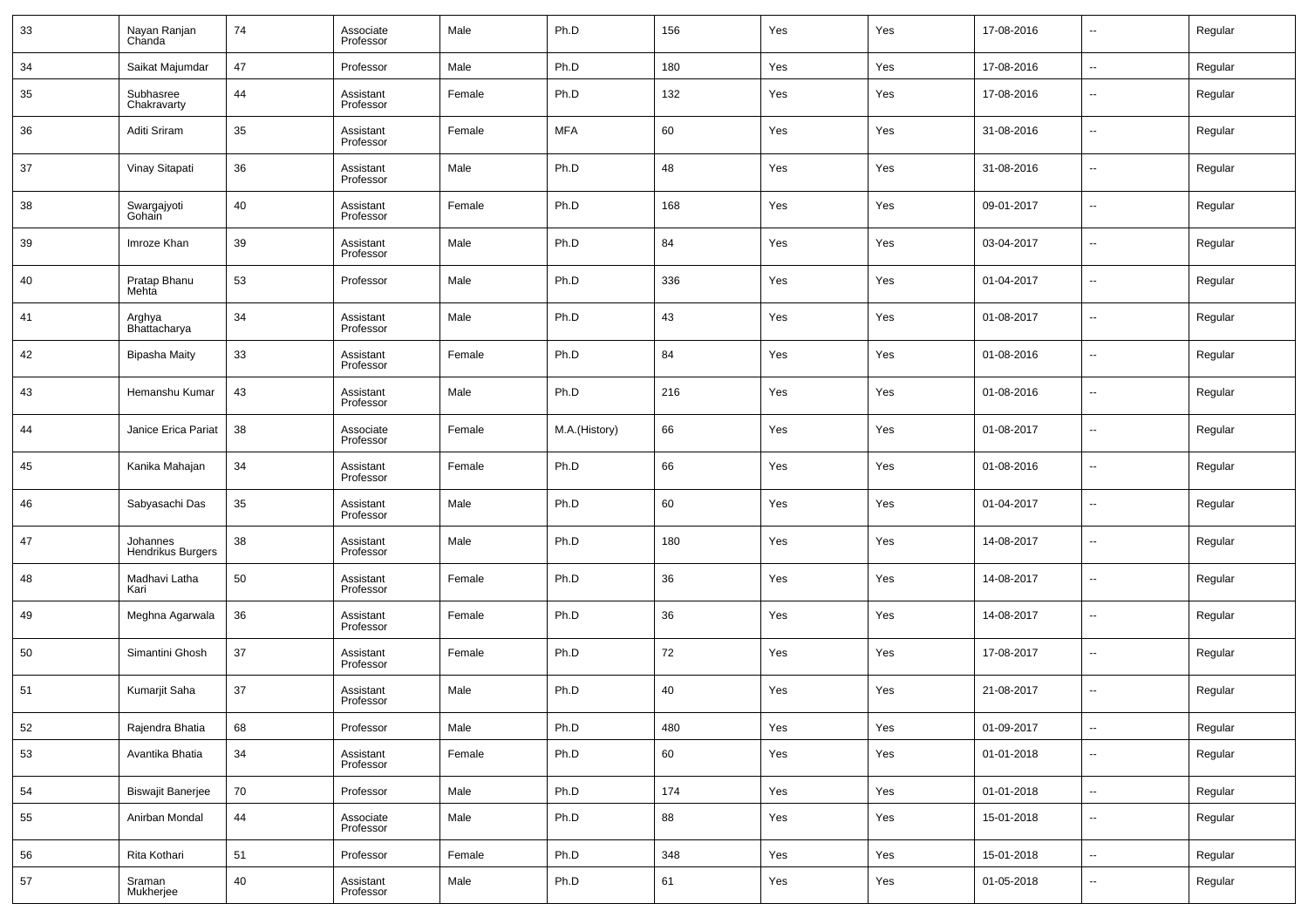| 58 | Deepak Mehta                             | 64 | Professor              | Male   | Ph.D    | 324 | Yes | Yes | 01-06-2018 | --                       | Regular |
|----|------------------------------------------|----|------------------------|--------|---------|-----|-----|-----|------------|--------------------------|---------|
| 59 | Mekhala<br>Krishnamurthy                 | 40 | Associate<br>Professor | Female | Ph.D    | 89  | Yes | Yes | 01-06-2018 | $\overline{\phantom{a}}$ | Regular |
| 60 | <b>Matthew Hamilton</b><br><b>Baxter</b> | 43 | Assistant<br>Professor | Male   | Ph.D    | 24  | Yes | Yes | 01-07-2018 | $\overline{\phantom{a}}$ | Regular |
| 61 | Shubhasis Haldar                         | 36 | Assistant<br>Professor | Male   | Ph.D    | 25  | Yes | Yes | 02-07-2018 | $\overline{\phantom{a}}$ | Regular |
| 62 | Sougata Roy                              | 41 | Assistant<br>Professor | Male   | Ph.D    | 30  | Yes | Yes | 02-07-2018 | $\overline{\phantom{a}}$ | Regular |
| 63 | Tisha Srivastav                          | 50 | Assistant<br>Professor | Female | M.A     | 60  | Yes | Yes | 02-07-2018 | $\overline{\phantom{a}}$ | Regular |
| 64 | Amin Ahmad<br>Nizami                     | 35 | Assistant<br>Professor | Male   | Ph.D    | 30  | Yes | Yes | 13-07-2018 | $\overline{\phantom{a}}$ | Regular |
| 65 | Alexandra Cassatt<br>Verini              | 36 | Assistant<br>Professor | Female | Ph.D    | 24  | Yes | Yes | 01-08-2018 | --                       | Regular |
| 66 | Aniket Pankaj Aga                        | 37 | Associate<br>Professor | Male   | Ph.D    | 37  | Yes | Yes | 01-08-2018 | $\overline{\phantom{a}}$ | Regular |
| 67 | Mihir Bhattacharya                       | 35 | Assistant<br>Professor | Male   | Ph.D    | 30  | Yes | Yes | 01-08-2018 | $\overline{\phantom{a}}$ | Regular |
| 68 | Neelanjan Sircar                         | 39 | Assistant<br>Professor | Male   | Ph.D    | 24  | Yes | Yes | 01-08-2018 | $\overline{\phantom{a}}$ | Regular |
| 69 | Sharif M Youssef                         | 45 | Assistant<br>Professor | Male   | Ph.D    | 65  | Yes | Yes | 01-08-2018 | $\overline{\phantom{a}}$ | Regular |
| 70 | Upinder Singh                            | 61 | Professor              | Female | Ph.D    | 476 | Yes | Yes | 01-08-2018 | $\overline{\phantom{a}}$ | Regular |
| 71 | Kathryn Collins<br>Hardy                 | 38 | Assistant<br>Professor | Female | Ph.D    | 24  | Yes | Yes | 14-08-2018 | $\overline{\phantom{a}}$ | Regular |
| 72 | Manu Awasthi                             | 37 | Associate<br>Professor | Male   | Ph.D    | 52  | Yes | Yes | 28-08-2017 | $\overline{\phantom{a}}$ | Regular |
| 73 | Ashwini<br>Deshpande                     | 55 | Professor              | Female | Ph.D    | 362 | Yes | Yes | 01-01-2019 | $\overline{\phantom{a}}$ | Regular |
| 74 | Bharat<br>Ramaswami                      | 59 | Professor              | Male   | Ph.D    | 348 | Yes | Yes | 01-01-2019 | $\overline{\phantom{a}}$ | Regular |
| 75 | Clancy Martin                            | 53 | Professor              | Male   | Ph.D    | 245 | Yes | Yes | 01-01-2019 | $\overline{\phantom{a}}$ | Regular |
| 76 | Srinath Raghavan                         | 43 | Professor              | Male   | Ph.D    | 156 | Yes | Yes | 01-01-2019 | --                       | Regular |
| 77 | Ananya Sharma                            | 31 | Assistant<br>Professor | Female | M. Phil | 42  | Yes | Yes | 02-01-2019 | $\overline{\phantom{a}}$ | Regular |
| 78 | Anup<br>Padmanabhan                      | 38 | Assistant<br>Professor | Male   | Ph.D    | 25  | Yes | Yes | 02-01-2019 | $\overline{\phantom{a}}$ | Regular |
| 79 | Debayan Gupta                            | 32 | Assistant<br>Professor | Male   | Ph.D    | 53  | Yes | Yes | 02-01-2019 | ۰.                       | Regular |
| 80 | Divya Karnad                             | 35 | Assistant<br>Professor | Female | Ph.D    | 12  | Yes | Yes | 21-01-2019 | $\overline{\phantom{a}}$ | Regular |
| 81 | Pramoda Kumar                            | 42 | Assistant<br>Professor | Male   | Ph.D    | 13  | Yes | Yes | 01-03-2019 | $\overline{\phantom{a}}$ | Regular |
| 82 | Alok Bhattacharya                        | 69 | Professor              | Male   | Ph.D    | 420 | Yes | Yes | 01-04-2019 | ۰.                       | Regular |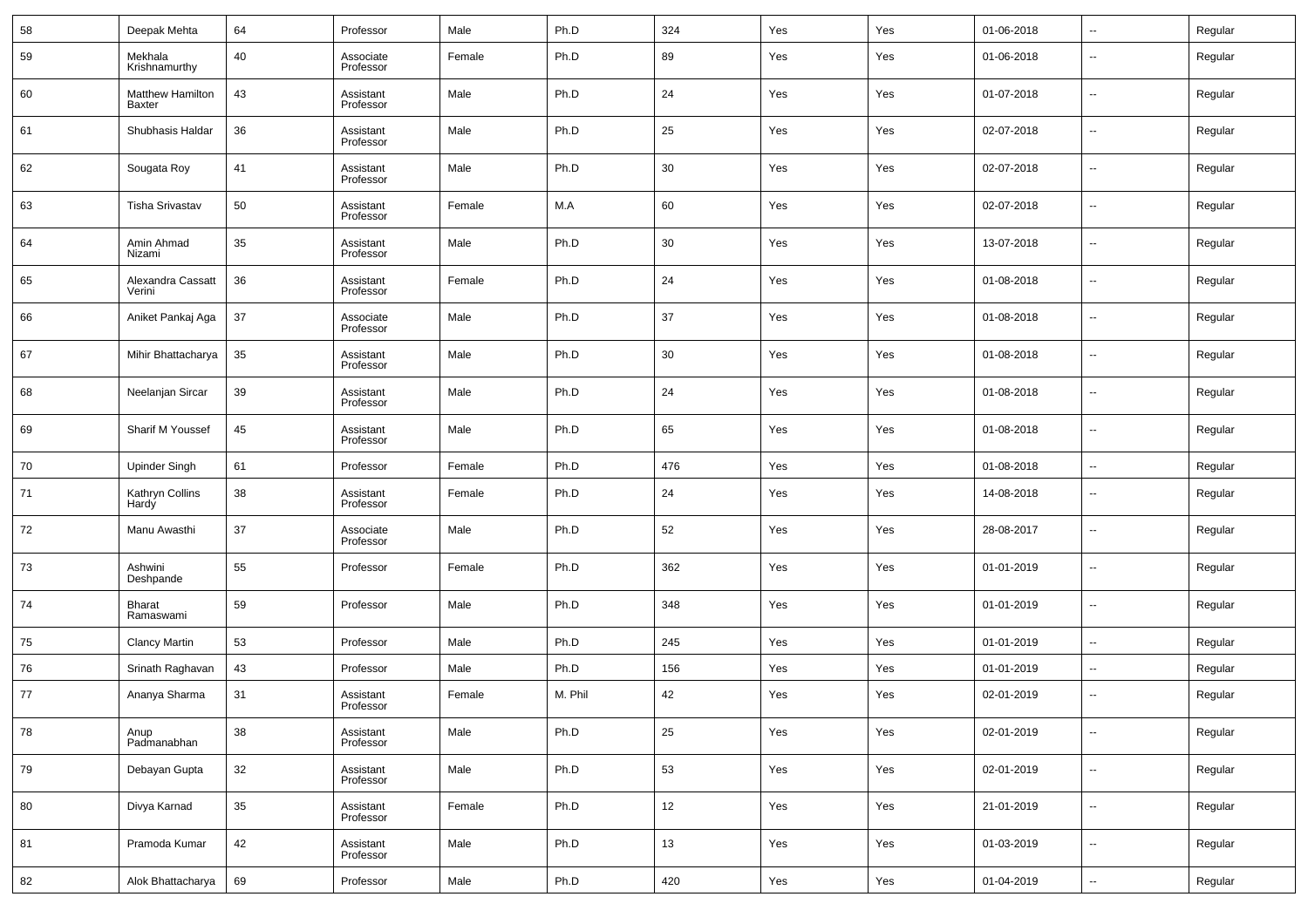| 83  | Thomas Michael<br>Mccarthy      | 63 | Professor              | Male   | M.A  | 360 | Yes | Yes | 01-01-2019 | --                       | Regular |
|-----|---------------------------------|----|------------------------|--------|------|-----|-----|-----|------------|--------------------------|---------|
| 84  | Tom Raja<br>Rosenhagen          | 41 | Assistant<br>Professor | Male   | Ph.D | 177 | Yes | Yes | 01-04-2019 | --                       | Regular |
| 85  | Pritam Ghosh                    | 36 | Assistant<br>Professor | Male   | Ph.D | 22  | Yes | Yes | 01-05-2019 | --                       | Regular |
| 86  | Somendra Mohan<br>Bhattacharjee | 63 | Professor              | Male   | Ph.D | 391 | Yes | Yes | 03-05-2019 | $\overline{\phantom{a}}$ | Regular |
| 87  | Bann Seng Tan                   | 44 | Assistant<br>Professor | Male   | Ph.D | 156 | Yes | Yes | 01-07-2019 | ш,                       | Regular |
| 88  | Daniel Benjamin<br>Weltman      | 31 | Assistant<br>Professor | Male   | Ph.D | 120 | Yes | Yes | 01-07-2019 | $\overline{\phantom{a}}$ | Regular |
| 89  | Madhav Khosla                   | 34 | Associate<br>Professor | Male   | Ph.D | 19  | Yes | Yes | 01-07-2019 | ш,                       | Regular |
| 90  | L S Shashidhara                 | 57 | Professor              | Male   | Ph.D | 360 | Yes | Yes | 03-07-2019 | $\sim$                   | Regular |
| 91  | Alexander Robert<br>Phillips    | 36 | Assistant<br>Professor | Male   | Ph.D | 138 | Yes | Yes | 01-08-2019 | --                       | Regular |
| 92  | Arunava Sinha                   | 58 | Associate<br>Professor | Male   | B.A  | 36  | Yes | Yes | 01-08-2019 | --                       | Regular |
| 93  | Gautam Iqbal<br>Menon           | 53 | Professor              | Male   | Ph.D | 259 | Yes | Yes | 01-08-2018 | --                       | Regular |
| 94  | Piyali Banerjee                 | 35 | Assistant<br>Professor | Female | Ph.D | 15  | Yes | Yes | 01-08-2019 | --                       | Regular |
| 95  | Rahul Raagvindra<br>Babu Nath   | 33 | Assistant<br>Professor | Male   | Ph.D | 115 | Yes | Yes | 01-08-2018 | --                       | Regular |
| 96  | Rashmi Nair                     | 35 | Assistant<br>Professor | Female | Ph.D | 30  | Yes | Yes | 01-08-2019 | --                       | Regular |
| 97  | Ratul Lahkar                    | 42 | Professor              | Male   | Ph.D | 151 | Yes | Yes | 01-08-2019 | $\sim$                   | Regular |
| 98  | Shivani                         | 34 | Assistant<br>Professor | Female | Ph.D | 16  | Yes | Yes | 01-08-2019 | --                       | Regular |
| 99  | Suraj Shekhar                   | 33 | Assistant<br>Professor | Male   | Ph.D | 19  | Yes | Yes | 01-08-2019 | --                       | Regular |
| 100 | Srijita Ghosh                   | 29 | Assistant<br>Professor | Male   | Ph.D | 18  | Yes | Yes | 19-08-2019 | --                       | Regular |
| 101 | Aditi Saraf                     | 36 | Assistant<br>Professor | Female | Ph.D | 26  | Yes | Yes | 26-08-2019 | --                       | Regular |
| 102 | Sumana Roy<br>Ghosh             | 45 | Associate<br>Professor | Female | Ph.D | 192 | Yes | Yes | 26-08-2019 | $\overline{\phantom{a}}$ | Regular |
| 103 | Aparna Chaudhuri                | 36 | Assistant<br>Professor | Female | Ph.D | 16  | Yes | Yes | 16-09-2019 | $\overline{\phantom{a}}$ | Regular |
| 104 | Kasturi Pal                     | 58 | Assistant<br>Professor | Female | Ph.D | 12  | Yes | Yes | 01-11-2019 | $\sim$                   | Regular |
| 105 | Amit Prakash<br>Chaudhuri       | 59 | Professor              | Male   | Ph.D | 180 | Yes | Yes | 01-01-2020 | $\sim$                   | Regular |
| 106 | Amita Baviskar                  | 55 | Professor              | Female | Ph.D | 144 | Yes | Yes | 20-01-2020 | $\sim$                   | Regular |
| 107 | Mukul Sharma                    | 55 | Professor              | Male   | Ph.D | 84  | Yes | Yes | 20-01-2020 | $\sim$                   | Regular |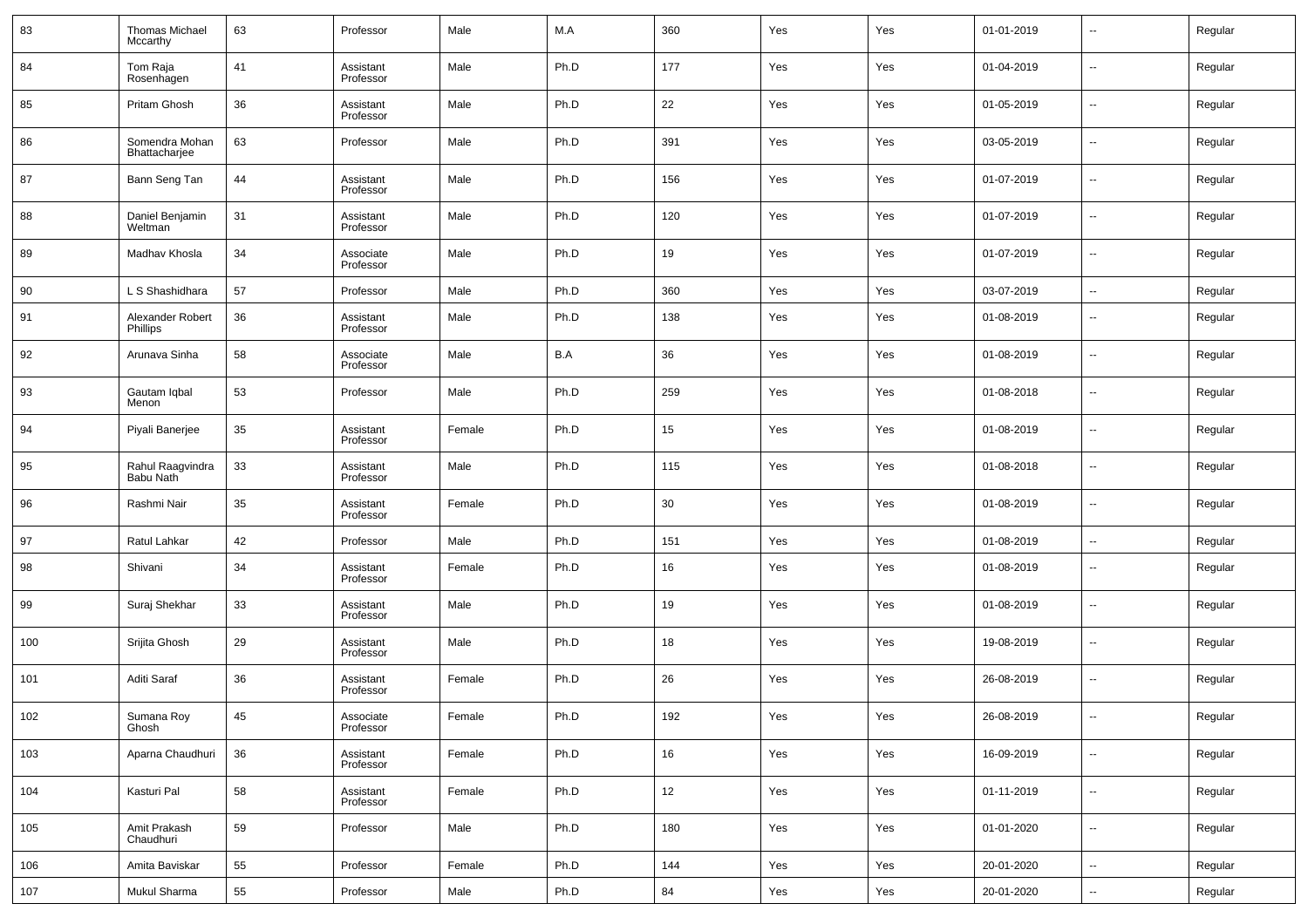| 108 | Munmun Ghosh                                 | 35 | Assistant<br>Professor | Female | Ph.D                                                         | 14             | Yes | Yes | 01-02-2019 | $\sim$                   | Regular                |
|-----|----------------------------------------------|----|------------------------|--------|--------------------------------------------------------------|----------------|-----|-----|------------|--------------------------|------------------------|
| 109 | Sabyasachi<br>Bhattacharya                   | 68 | Professor              | Male   | Ph.D                                                         | 360            | Yes | Yes | 01-09-2017 | $\overline{\phantom{a}}$ | Adhoc /<br>Contractual |
| 110 | Mandar Vaidya                                | 44 | Associate<br>Professor | Male   | <b>MMS</b>                                                   | 192            | Yes | Yes | 01-07-2019 | $\sim$                   | Adhoc /<br>Contractual |
| 111 | Rudra Chaudhuri                              | 38 | Lecturer               | Male   | Ph.D                                                         | 156            | Yes | Yes | 01-07-2019 | --                       | Adhoc /<br>Contractual |
| 112 | Sanjukta Datta                               | 39 | Assistant<br>Professor | Female | Ph.D                                                         | 12             | Yes | Yes | 01-07-2019 | --                       | Adhoc /<br>Contractual |
| 113 | Amit Kumar Goyal                             | 38 | Assistant<br>Professor | Male   | M.A.(Economics)                                              | 204            | Yes | Yes | 01-08-2019 | --                       | Adhoc /<br>Contractual |
| 114 | Ashutosh Dayal<br>Mathur                     | 61 | Professor              | Male   | Ph.D                                                         | 474            | Yes | Yes | 26-08-2019 | --                       | Regular                |
| 115 | Neha Dixit                                   | 34 | Lecturer               | Female | Master in<br>Journalism &<br>Mass<br>Communication<br>(MJMC) | 91             | Yes | Yes | 26-08-2019 | --                       | Adhoc /<br>Contractual |
| 116 | Siddhartha Dubey                             | 34 | Assistant<br>Professor | Male   | M.A                                                          | 67             | Yes | Yes | 26-08-2019 | --                       | Adhoc /<br>Contractual |
| 117 | Sramana<br>Majumdar                          | 34 | Assistant<br>Professor | Male   | Ph.D                                                         | 60             | Yes | Yes | 26-08-2019 | --                       | Adhoc /<br>Contractual |
| 118 | Narendra Jadhav                              | 67 | Professor              | Female | Ph.D                                                         | 480            | Yes | Yes | 26-08-2019 | --                       | Adhoc /<br>Contractual |
| 119 | Gopalkrishna<br>Gandhi                       | 75 | Other                  | Male   | M.A                                                          | 72             | Yes | Yes | 02-03-2015 | --                       | Adhoc /<br>Contractual |
| 120 | Taduri Srinivasa<br>Siva Rama<br>Krishna Rao | 66 | Professor              | Male   | Ph.D                                                         | $\overline{4}$ | Yes | Yes | 01-08-2019 | --                       | Adhoc/<br>Contractual  |
| 121 | A K Shivakumar                               | 64 | Professor              | Male   | Ph.D                                                         | 12             | Yes | Yes | 26-08-2019 | --                       | Adhoc /<br>Contractual |
| 122 | Abhay Gopal Bhatt                            | 52 | Assistant<br>Professor | Male   | Ph.D                                                         | 12             | Yes | Yes | 26-08-2019 | $\overline{a}$           | Adhoc /<br>Contractual |
| 123 | Abhiroop<br>Mukhopadhyay                     | 40 | Professor              | Male   | Ph.D                                                         | 12             | Yes | No  | 29-08-2019 | 13-12-2019               | Adhoc /<br>Contractual |
| 124 | Rashmi Bansal                                | 45 | Assistant<br>Professor | Female | MBA                                                          | 12             | Yes | Yes | 26-08-2019 | $\overline{a}$           | Adhoc /<br>Contractual |
| 125 | Reetu Jain                                   | 45 | Assistant<br>Professor | Female | M.A                                                          | 12             | Yes | Yes | 26-08-2019 | $\overline{\phantom{a}}$ | Adhoc/<br>Contractual  |
| 126 | Tripura Kashyap                              | 56 | Professor              | Male   | M.A                                                          | 12             | Yes | Yes | 26-08-2019 | $\overline{\phantom{a}}$ | Adhoc /<br>Contractual |
| 127 | Ankur Sarin                                  | 36 | Professor              | Male   | Ph.D                                                         | $\overline{7}$ | Yes | Yes | 20-01-2020 | $\sim$                   | Adhoc /<br>Contractual |
| 128 | Goutam Kumar<br>Paul                         | 41 | Professor              | Male   | Ph.D                                                         | $\overline{7}$ | Yes | Yes | 20-01-2020 | $\overline{\phantom{a}}$ | Adhoc /<br>Contractual |
| 129 | Kapil Raj                                    | 39 | Professor              | Male   | Ph.D                                                         | $\overline{7}$ | Yes | Yes | 20-01-2020 | $\sim$                   | Adhoc /<br>Contractual |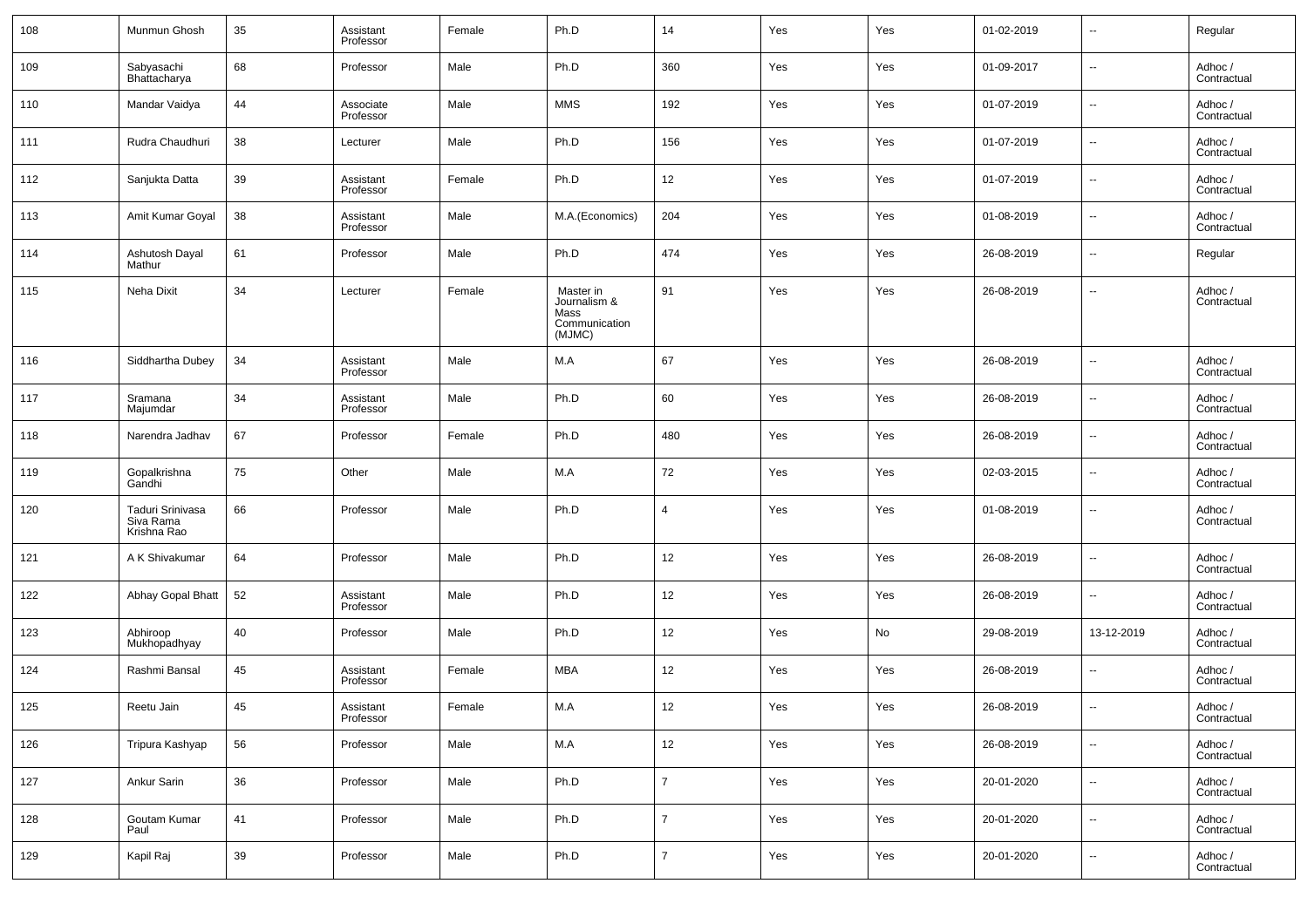| 130 | Kush Khurana              | 34 | Lecturer               | Male   | MS                           | $\overline{7}$ | Yes | Yes | 20-01-2020 | $\overline{\phantom{a}}$ | Adhoc /<br>Contractual |
|-----|---------------------------|----|------------------------|--------|------------------------------|----------------|-----|-----|------------|--------------------------|------------------------|
| 131 | Neeladri<br>Bhattacharya  | 68 | Professor              | Male   | Ph.D                         | 8              | Yes | Yes | 20-01-2020 | $\overline{\phantom{a}}$ | Adhoc /<br>Contractual |
| 132 | Nishant Chadha            | 39 | Associate<br>Professor | Male   | Ph.D                         | $\overline{7}$ | Yes | Yes | 20-01-2020 | $\overline{\phantom{a}}$ | Adhoc /<br>Contractual |
| 133 | Rajesh Ram                | 42 | Assistant<br>Professor | Male   | MFA: Masters of<br>Fine Arts | $\overline{7}$ | Yes | Yes | 20-01-2020 | $\overline{\phantom{a}}$ | Adhoc /<br>Contractual |
| 134 | S K Shanthi               | 71 | Professor              | Female | Ph.D                         | 120            | Yes | Yes | 20-01-2020 | $\overline{\phantom{a}}$ | Adhoc /<br>Contractual |
| 135 | Shivshankar<br>Menon      | 71 | Professor              | Male   | M.A                          | $\overline{7}$ | Yes | Yes | 20-01-2020 | $\overline{\phantom{a}}$ | Adhoc /<br>Contractual |
| 136 | Vikram Vyas               | 49 | Professor              | Male   | Ph.D                         | 156            | Yes | Yes | 20-01-2020 | $\overline{\phantom{a}}$ | Adhoc /<br>Contractual |
| 137 | Yash Lodha                | 33 | Assistant<br>Professor | Male   | Ph.D                         | 72             | Yes | Yes | 20-01-2020 | $\overline{\phantom{a}}$ | Adhoc /<br>Contractual |
| 138 | Debajyoti<br>Choudhury    | 55 | Assistant<br>Professor | Male   | Ph.D                         | $\overline{7}$ | Yes | Yes | 21-01-2020 | $\overline{\phantom{a}}$ | Adhoc /<br>Contractual |
| 139 | Santosh<br>Venkatesh      | 61 | Professor              | Male   | Ph.D                         | 408            | Yes | Yes | 15-07-2019 | $\overline{\phantom{a}}$ | Visiting               |
| 140 | Anunaya Chaubey           | 64 | Professor              | Male   | Ph.D                         | 360            | Yes | Yes | 26-08-2019 | $\overline{\phantom{a}}$ | Adhoc /<br>Contractual |
| 141 | Darryl Richard<br>Jones   | 52 | Professor              | Male   | Ph.D                         | 300            | Yes | Yes | 26-08-2019 | $\overline{\phantom{a}}$ | Adhoc /<br>Contractual |
| 142 | Jane Helen<br>Ohlmeyer    | 57 | Professor              | Male   | Ph.D                         | 444            | Yes | Yes | 26-08-2019 | $\overline{\phantom{a}}$ | Adhoc /<br>Contractual |
| 143 | Dilip Simeon              | 70 | Professor              | Male   | Ph.D                         | 552            | Yes | Yes | 14-10-2019 | $\overline{\phantom{a}}$ | Adhoc /<br>Contractual |
| 144 | Omkar Goswami             | 64 | Professor              | Male   | Ph.D                         | 516            | Yes | Yes | 14-10-2019 | $\overline{\phantom{a}}$ | Adhoc /<br>Contractual |
| 145 | Subhashis<br>Gangopadhyay | 50 | Professor              | Male   | Ph.D                         | 360            | Yes | Yes | 14-10-2019 | $\overline{\phantom{a}}$ | Adhoc /<br>Contractual |
| 146 | Anirban Datta             | 45 | Professor              | Male   | Ph.D                         | 216            | Yes | Yes | 25-11-2019 | $\overline{\phantom{a}}$ | Adhoc /<br>Contractual |
| 147 | Kenwyn Smith              | 76 | Professor              | Male   | Ph.D                         | 660            | Yes | Yes | 25-10-2019 | $\overline{\phantom{a}}$ | Adhoc /<br>Contractual |
| 148 | Meenu Gaur                | 44 | Professor              | Male   | Ph.D                         | 240            | Yes | Yes | 25-11-2019 | $\overline{\phantom{a}}$ | Adhoc /<br>Contractual |
| 149 | Amir Ullah Khan           | 53 | Professor              | Male   | Ph.D                         | 324            | Yes | Yes | 06-01-2020 | ۰.                       | Adhoc /<br>Contractual |
| 150 | Aveek Sen                 | 54 | Professor              | Male   | M.A                          | 276            | Yes | Yes | 06-01-2020 | ۰.                       | Adhoc /<br>Contractual |
| 151 | Radha Kumar               | 67 | Professor              | Male   | Ph.D                         | 516            | Yes | Yes | 06-01-2020 | $\overline{\phantom{a}}$ | Adhoc /<br>Contractual |
| 152 | Simon Green               | 61 | Professor              | Male   | Ph.D                         | 372            | Yes | Yes | 06-01-2020 | $\overline{\phantom{a}}$ | Adhoc /<br>Contractual |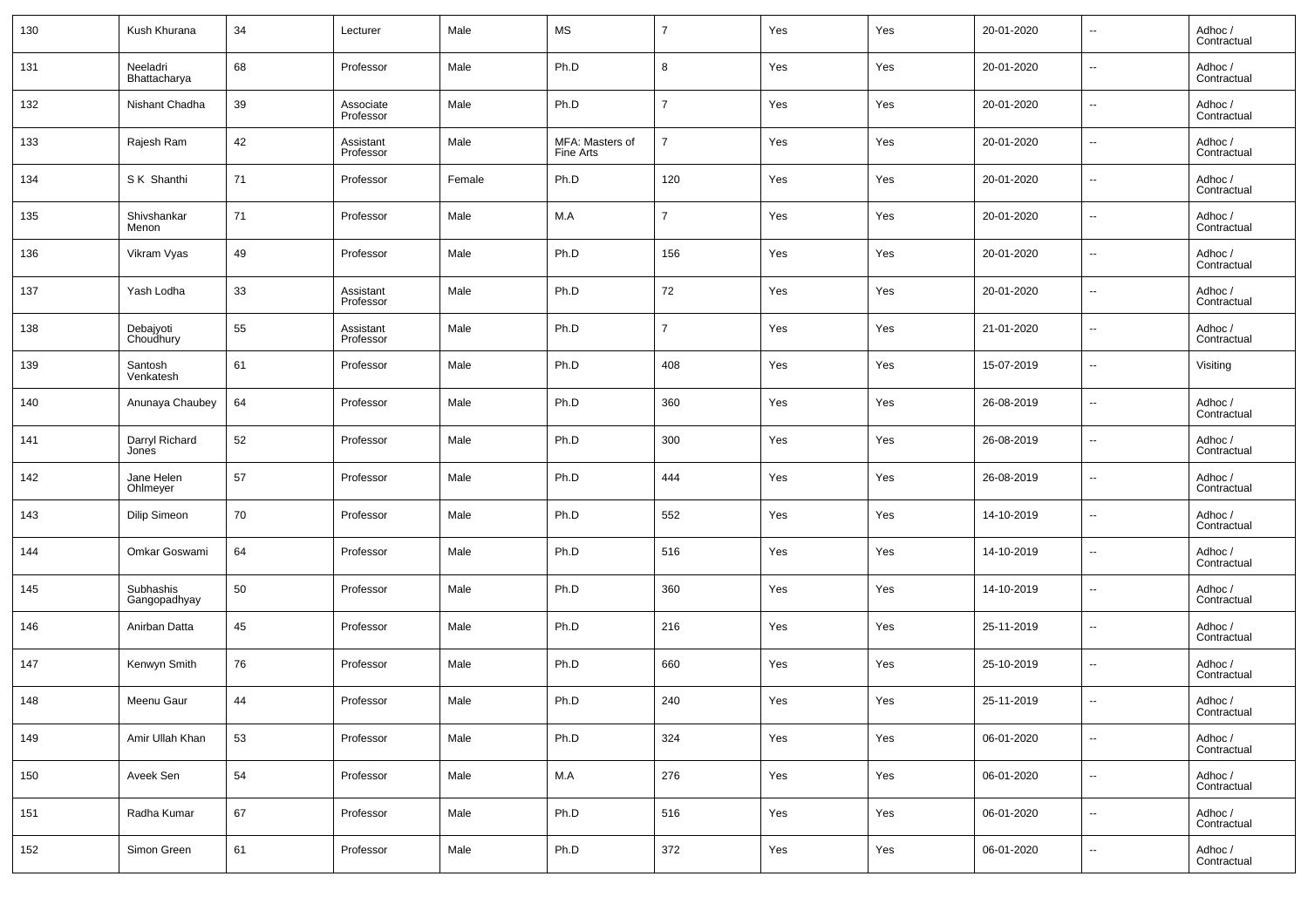| 153 | Giles Tillotson          | 50 | Professor              | Male   | Ph.D        | 300 | Yes | Yes | 06-01-2020 | $\overline{\phantom{a}}$ | Adhoc /<br>Contractual |
|-----|--------------------------|----|------------------------|--------|-------------|-----|-----|-----|------------|--------------------------|------------------------|
| 154 | Apurv Mishra             | 32 | Lecturer               | Male   | <b>LLB</b>  | 144 | Yes | Yes | 12-02-2020 | $\overline{\phantom{a}}$ | Adhoc /<br>Contractual |
| 155 | Arun Kumar Singh         | 63 | Professor              | Male   | M.A         | 468 | Yes | Yes | 17-02-2020 | $\sim$                   | Adhoc /<br>Contractual |
| 156 | Devesh Kapur             | 60 | Professor              | Male   | Ph.D        | 360 | Yes | Yes | 17-02-2020 | $\overline{\phantom{a}}$ | Adhoc /<br>Contractual |
| 157 | E Sridharan              | 64 | Professor              | Male   | Ph.D        | 276 | Yes | Yes | 17-02-2020 | $\overline{\phantom{a}}$ | Adhoc /<br>Contractual |
| 158 | Kartik Sheth             | 42 | Assistant<br>Professor | Male   | P.G.Diploma | 252 | Yes | Yes | 30-03-2020 | $\overline{\phantom{a}}$ | Adhoc /<br>Contractual |
| 159 | Purushottam<br>Agrawal   | 65 | Professor              | Male   | Ph.D        | 396 | Yes | Yes | 30-03-2020 | $\overline{\phantom{a}}$ | Adhoc /<br>Contractual |
| 160 | Dev Tayde                | 44 | Professor              | Male   | <b>MSW</b>  | 168 | Yes | Yes | 11-05-2020 | $\overline{\phantom{a}}$ | Adhoc /<br>Contractual |
| 161 | Manoj Mohanan            | 45 | Professor              | Male   | Ph.D        | 180 | Yes | Yes | 11-05-2020 | $\overline{\phantom{a}}$ | Adhoc /<br>Contractual |
| 162 | Neilesh Bose             | 44 | Professor              | Male   | Ph.D        | 132 | Yes | Yes | 11-05-2020 | $\sim$                   | Adhoc /<br>Contractual |
| 163 | <b>Ritwik Agrawal</b>    | 31 | Assistant<br>Professor | Male   | Ph.D        | 84  | Yes | Yes | 11-05-2020 | $\overline{\phantom{a}}$ | Adhoc /<br>Contractual |
| 164 | Rohit Chandra            | 32 | Assistant<br>Professor | Male   | Ph.D        | 108 | Yes | Yes | 11-05-2020 | $\overline{\phantom{a}}$ | Adhoc /<br>Contractual |
| 165 | Surinder Singh<br>Jodhka | 59 | Professor              | Male   | Ph.D        | 204 | Yes | Yes | 01-06-2020 | $\overline{\phantom{a}}$ | Adhoc /<br>Contractual |
| 166 | Kaustubh<br>Chakraborty  | 39 | Assistant<br>Professor | Male   | <b>MBA</b>  | 204 | Yes | Yes | 01-06-2020 | $\overline{\phantom{a}}$ | Adhoc /<br>Contractual |
| 167 | Aseem<br>Shrivastava     | 57 | Professor              | Male   | Ph.D        | 240 | Yes | Yes | 15-07-2020 | $\overline{\phantom{a}}$ | Adhoc /<br>Contractual |
| 168 | Dwight Jaggard           | 72 | Professor              | Male   | Ph.D        | 480 | Yes | Yes | 15-07-2020 | $\overline{\phantom{a}}$ | Adhoc /<br>Contractual |
| 169 | Urvashi Butalia          | 68 | Professor              | Female | M.A         | 456 | Yes | Yes | 05-10-2020 | ۰.                       | Adhoc /<br>Contractual |
| 170 | Aditi Chaturvedi         | 32 | Associate<br>Professor | Female | Ph.D        | 53  | Yes | No  | 01-08-2016 | 30-12-2020               | Regular                |
| 171 | Sieun An                 | 39 | Assistant<br>Professor | Female | Ph.D        | 53  | Yes | No  | 01-12-2015 | 30-08-2020               | Regular                |
| 172 | Ravi Kothari             | 55 | Professor              | Male   | Ph.D        | 153 | Yes | No  | 19-03-2018 | 31-12-2020               | Regular                |
| 173 | Mahmood<br>Kooriadathodi | 32 | Assistant<br>Professor | Male   | Ph.D        | 12  | Yes | No  | 26-08-2019 | 30-08-2020               | Regular                |
| 174 | Sanjeev Kumar<br>Grewal  | 47 | Associate<br>Professor | Male   | M.A         | 9   | Yes | No  | 23-07-2019 | 08-05-2020               | Adhoc /<br>Contractual |
| 175 | Inder Bir Passi          | 80 | Professor              | Female | Ph.D        | 11  | Yes | No  | 01-08-2019 | 31-07-2020               | Adhoc /<br>Contractual |
| 176 | Geeti Das                | 38 | Assistant<br>Professor | Female | Ph.D        | 3   | Yes | No  | 26-08-2019 | 13-12-2019               | Adhoc /<br>Contractual |